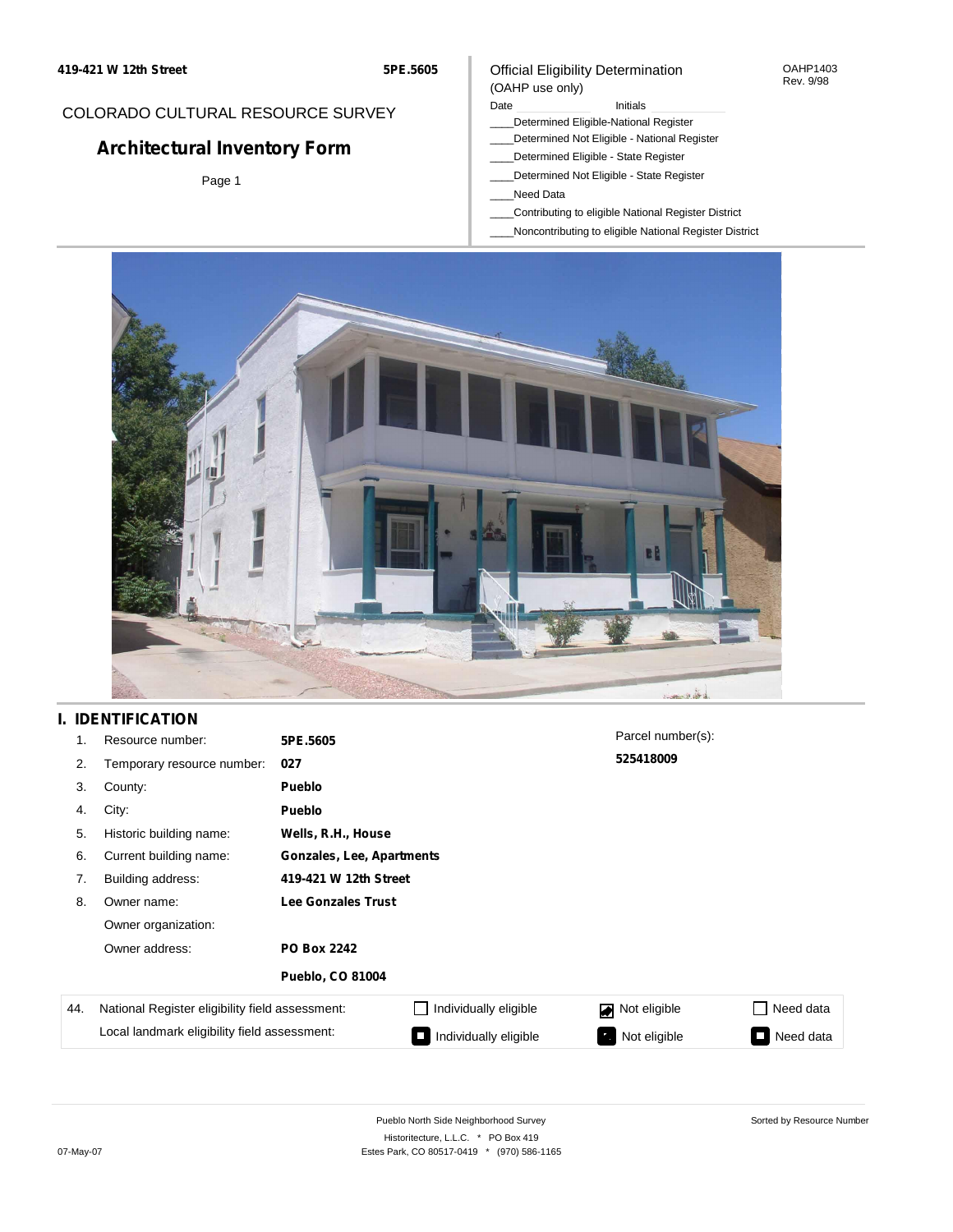Page 2

### **II. GEOGRAPHIC INFORMATION**

| 9.  | P.M.                    |     | 6th             |              | Township:              |                             | <b>20S</b> |    |      |           | Range:            | 65W |         |
|-----|-------------------------|-----|-----------------|--------------|------------------------|-----------------------------|------------|----|------|-----------|-------------------|-----|---------|
|     |                         | NE. | 1/4             | of <b>SE</b> | 1/4                    | of <b>NW</b>                | 1/4        | of | - SE | 1/4       | of Section        |     | 25      |
|     | 10. UTM reference zone: |     |                 |              | 13                     |                             |            |    |      |           |                   |     |         |
|     | Easting:                |     |                 |              | 533923                 |                             |            |    |      | Northing: |                   |     | 4236537 |
| 11. |                         |     | USGS quad name: |              |                        | <b>Northeast Pueblo</b>     |            |    |      | Scale:    |                   |     | 7.5     |
|     | Year:                   |     |                 |              | 1974)                  | 1961 (Photorevised 1970 and |            |    |      |           |                   |     |         |
| 12. | $Lot(s)$ :              |     |                 |              | Lot 11; Block 26       |                             |            |    |      |           |                   |     |         |
|     | Addition:               |     |                 |              | <b>County Addition</b> |                             |            |    |      |           | Year of addition: |     | 1869    |

13. Boundary description and justification:

The boundary, as described above, contains but does not exceed the land historically associated with this property.

П Metes and bounds exist:

#### **III. ARCHITECTURAL DESCRIPTION**

| 14. | Building plan (footprint, shape):    | <b>Irregular Plan</b>                |                       |
|-----|--------------------------------------|--------------------------------------|-----------------------|
|     | Other building plan descriptions:    |                                      |                       |
| 15. | Dimensions in feet (length x width): | 1,560 square feet                    |                       |
| 16. | Number of stories:                   | 2                                    |                       |
| 17. | Primary external wall material(s):   | <b>Stucco</b><br>Wood/Shingle        | Other wall materials: |
| 18. | Roof configuration:                  | <b>Shed Roof</b>                     |                       |
|     | Other roof configurations:           |                                      |                       |
| 19. | Primary external roof material:      | <b>Asphalt Roof/Composition Roof</b> |                       |
|     | Other roof materials:                |                                      |                       |
| 20. | Special features:                    | Fence                                |                       |
|     |                                      | Chimney                              |                       |
|     |                                      | <b>Balcony</b>                       |                       |
|     |                                      | Porch                                |                       |

#### 21. General architectural description:

Oriented to the south, this apartment building rests on a random-coursed sandstone foundation, covered in white-painted stucco. Rough-textured, white-painted stucco also clads the exterior walls. White-painted wood shingles cover a small, singlestory, shed-roofed addition on the east elevation. Windows are 1-over-1-light, double-hung sash, with white-vinyl frames and surrounds. A two-story, hipped-roof porch spans the entire front (south) facade. The porch features wood Tuscan columns and white-painted, flakeboard kneewalls. Screens enclose the upper story. A pair of 4-step concrete stoops approach the porch from near its east and west sides. Two doorways, offset west of center on the nearly symmetrical facade, open beneath the porch. Both are identical and host 15-light, glass-in-wood-frame doors, painted white, opening behind white, aluminum-frame storm doors. Surrounding the doors are sidelights and a transom, with green-painted wood frames and surrounds. A gray, sixpanel door on the east end of the porch provides access to an interior staircase. A two-story, shed-roof porch emerges from the center of the rear (north) elevation. Four doors, two on each floor, open from the porch. Both are white-painted, single-light, opening behind white, aluminum-frame storm doors. The doors in the second story provide access to a single, white-painted, wood staircase, descending to the north. Gray, rolled asphalt sheets cover the shed roof, which is surrounded by a parapet. The rafter ends of the front (south) porch roof are exposed, but capped by a fascia board. A white, stucco-clad chimney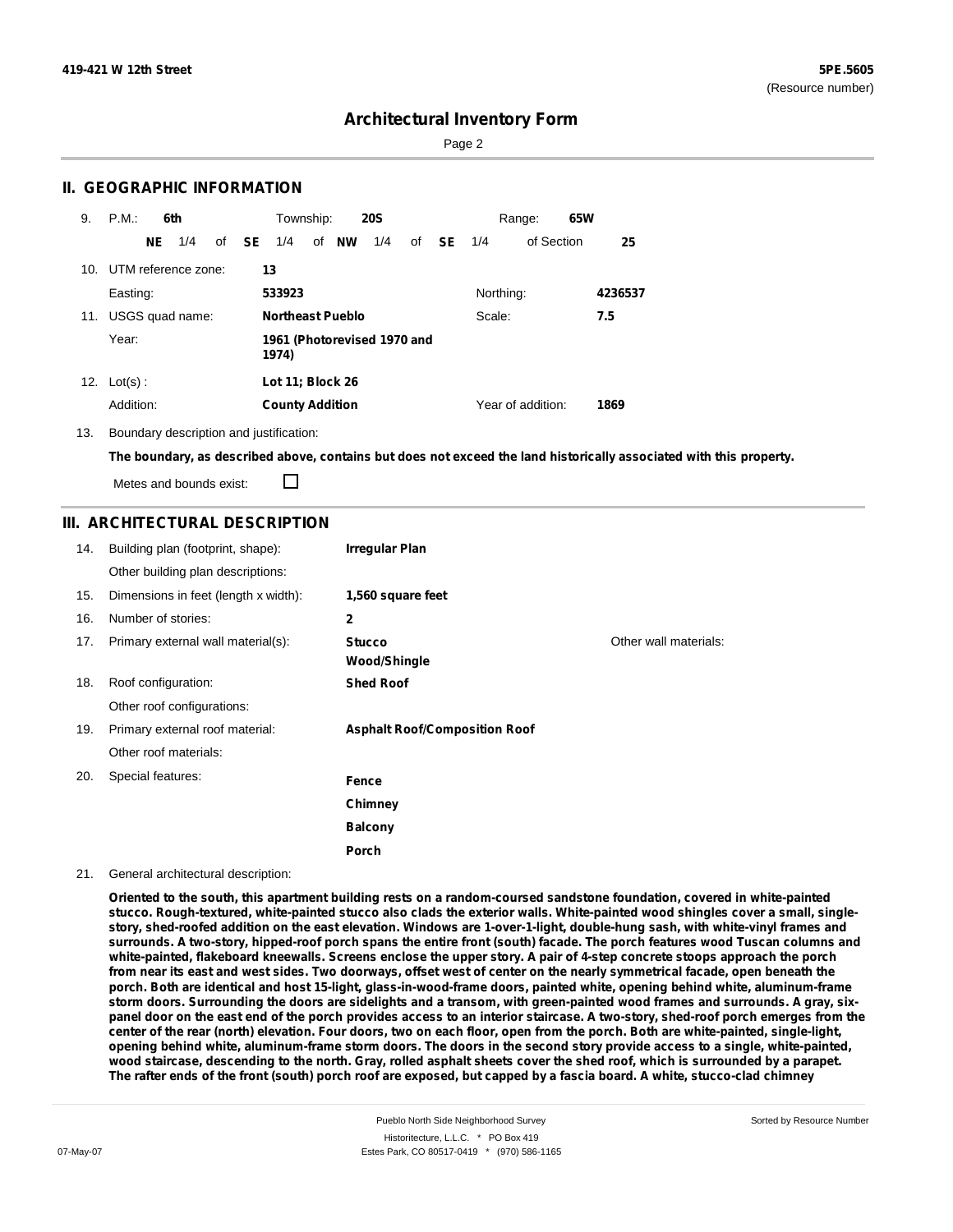Page 3

**protrudes from the northeast corner of the roof.**

Architectural style: 22. **No Style**

Other architectural styles:

Building type:

23. Landscape or special setting features:

This property is located on terrain sloping downward from north to south, with an elevation of around 4,700 feet above mean sea level. The neighborhood features modest, one- and two-story houses. This property is located on the north side of West 12th Street, an east-west-oriented thoroughfare. It is situated between 417 West 12th Street, to the east, and 425 West 12th Street, to the west. A gravel-covered strip separates the sidewalk from the street. Concrete slabs, interrupted by three planters, cover the area between the sidewalk and the building. Gravel covers the entire yard. A chain-link fence encircles the backyard.

24. Associated buildings, features or objects:

| 1: Type:  | Garage                                                                                                                                                                                                                                                                                                                                                                                                                                                                                                                                                                                                                    |
|-----------|---------------------------------------------------------------------------------------------------------------------------------------------------------------------------------------------------------------------------------------------------------------------------------------------------------------------------------------------------------------------------------------------------------------------------------------------------------------------------------------------------------------------------------------------------------------------------------------------------------------------------|
| Describe: | A garage is located north of the house, accessed from the east-west alley along the north edge<br>of the property. Oriented to the north, the building appears to lack a formal foundation. It<br>consists of 2 district halves, with the east half protruding northward farther than the west half.<br>Green-blue-painted particleboard sheets clad the exterior walls. The front (north) elevations of<br>both halves host sliding, blue-green-painted, beadboard doors. A small plank door opens in<br>the east end of the front (north) elevation. Sheets of gray, rolled asphalt cover the shed roof<br>and parapet. |

#### **IV. ARCHITECTURAL HISTORY**

| 25. | Date of Construction:  | Estimate:  | 1885 (origina | Actual:                                                                     |
|-----|------------------------|------------|---------------|-----------------------------------------------------------------------------|
|     | Source of Information: |            |               | Pueblo County Office of Tax Assessor. Property information card [internet]. |
| 26. | Architect:             | unknown    |               |                                                                             |
|     | Source of information: |            |               |                                                                             |
| 27. | Builder:               | unknown    |               |                                                                             |
|     | Source of information: |            |               |                                                                             |
| 28. | Original Owner:        | R.H. Wells |               |                                                                             |
|     | Source of information: |            |               |                                                                             |

29. Construction history:

According to Pueblo County tax records, this building was constructed in 1900. However, city directories and Sanborn insurance maps reveal that this building existed around 1885. The original building was a single-family home. It consisted of an L-shaped plan, with the inside corner facing northeast. Around 1920, an owner filled the inside corner of the L to create the current apartment building. Based on Sanborn maps, the porch and much of the façade are elements relatively unchanged from the 1885 house. The current apartment building, however, is largely of 1920s vintage. The most notable alteration since that **time has been the application of stucco over the original masonry walls.**

30. Location: **original** Date of move(s):

### **V. HISTORICAL ASSOCIATIONS**

|     | 31. Original use(s): | <b>Single Dwelling</b>   |
|-----|----------------------|--------------------------|
| 32. | Intermediate use(s): | <b>Multiple Dwelling</b> |
|     | 33. Current use(s):  | <b>Single Dwelling</b>   |
|     | 34. Site type(s):    | <b>Apartments</b>        |

35. Historical background:

Originally addressed 421 West 12th Street, this house was a single-family home constructed for architect R.H. Wells. By 1900,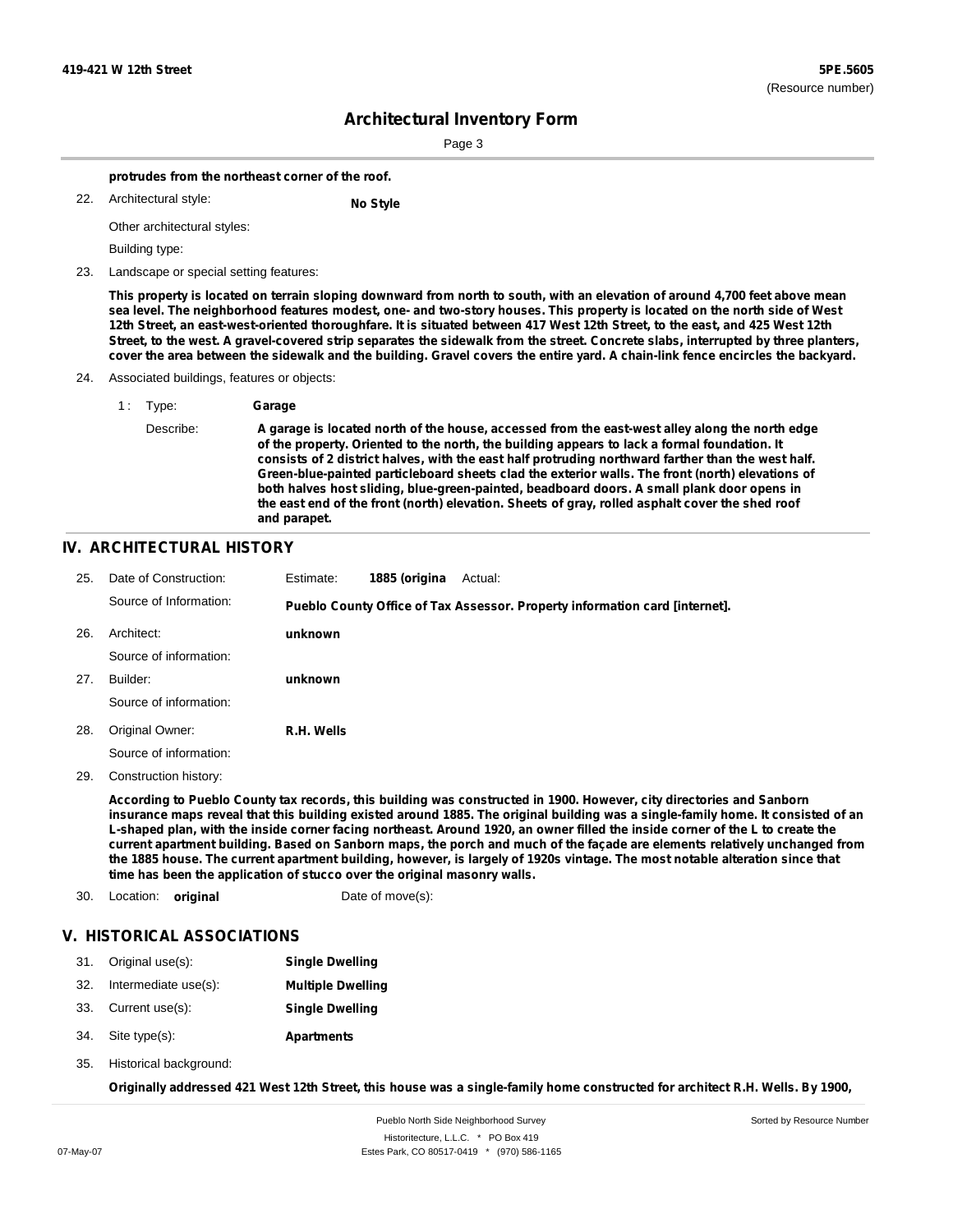Page 4

the residents were Logan and Mamie Ragle, who lived here with daughters Amy and Margerty. Logan was a real estate broker for E. Brayton. Also living here was Benjamin S. Wolf, a motorman for the Pueblo Traction & Electric Company. Other residents **were Alexander Mack (circa 1914) and A.S. MacKinnon (circa 1919).**

Benjamin Wolfe purchased the property outright between 1920 and 1925, the same period during which this single-family **residence became a four-unit apartment building. A sampling of residents is listed below by address:**

419 (East Side, First Floor): John Jaynes Ryan (circa 1925); John Power (circa 1930); Amy A Philbin (circa 1935); Ralph H. **Koehler (circa 1940); Charles Hindes (circa 1950); Lennis Nichols (circa 1960).**

419 1/2 (East Side, Second Floor): J.H. Keesee (circa 1925); Anthony J. Sarconi (circa 1930); Josephine Rupp (circa 1940); Richard B. Gordon (circa 1945); Jack Hamilton (circa 1950); Harry A Babnick (circa 1955); Mae S. Spears (circa 1960).

421 (West Side, First Floor): V.P. Price (circa 1925); Anna Ryan (circa 1935); Benjamin Wolf and Agnes A. Watkins (circa 1940); Bina Stroh and Beulah Ehler (circa 1945); Gerald G. Garman (circa 1950); Jewett Seaman (circa 1955); Don T. Chulick (circa **1960).**

412 1/2 (West Side, Second Floor): William J. Stahl (circa 1930); Paul Christensen (circa 1940); Christian M. Prior (circa 1945); **Jack W. Bauer (circa 1950); Melvin C. McGee, Jr., (circa 1955).**

Lee and Senorina A. Gonzales purchased this property in 1979, transferring it into the Lee Gonzales Trust, the current owner, in **1998. It continues to operate as a 4-unit apartment building.**

36. Sources of information:

**Pueblo County Office of Tax Assessor. Property information card [internet].**

**Pueblo City Directory. Pueblo, Co.; Salt Lake City; Kansas City, Mo.; and others: R.L. Polk & Co, consulted 1886 through 2003.**

**U.S. Census of 1900. Precinct 1, Pueblo, Pueblo County, Colorado. Series T623, roll 128, p. 20.**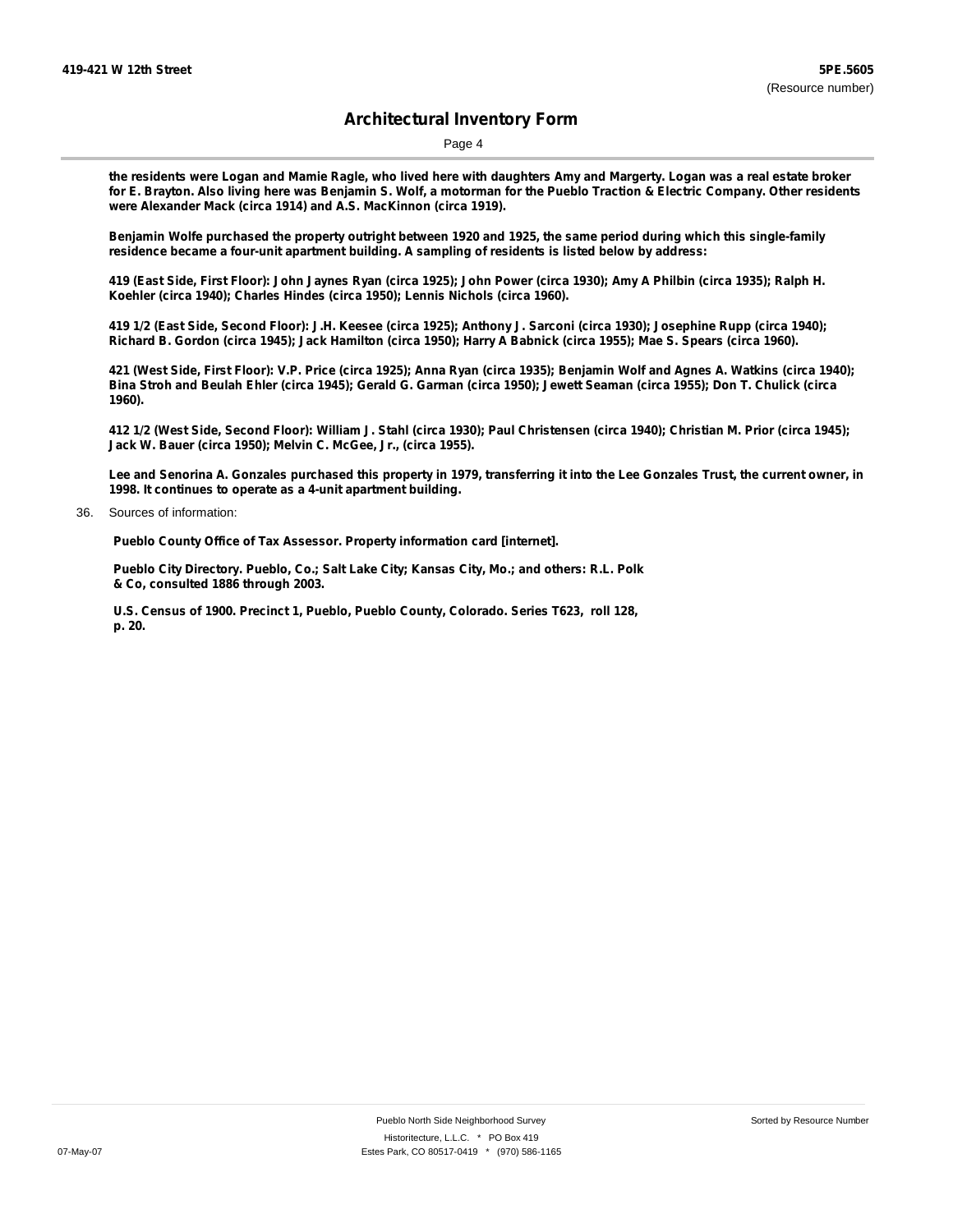Sorted by Resource Number

# **Architectural Inventory Form**

Page 5

|     | <b>VI. SIGNIFICANCE</b>                                                                                                                                                      |  |  |  |  |  |
|-----|------------------------------------------------------------------------------------------------------------------------------------------------------------------------------|--|--|--|--|--|
| 37. | Local landmark designation:<br>Yes $\Box$<br>No.<br>$\mathbf{F}_{\mathbf{a}}$                                                                                                |  |  |  |  |  |
|     | Designation authority:                                                                                                                                                       |  |  |  |  |  |
|     | Date of designation:                                                                                                                                                         |  |  |  |  |  |
| 38. | Applicable National Register criteria:                                                                                                                                       |  |  |  |  |  |
|     |                                                                                                                                                                              |  |  |  |  |  |
|     | A. Associated with events that have made a significant contribution to the broad pattern of our history.<br>B. Associated with the lives of persons significant in our past. |  |  |  |  |  |
|     | C. Embodies the distinctive characteristics of a type, period, or method of construction, or represents the work                                                             |  |  |  |  |  |
|     | of a master, or that possess high artistic values, or represents a significant and distinguished entity whose<br>components may lack individual distinction.                 |  |  |  |  |  |
|     | D. Has yielded, or may be likely to yield, information important in history or prehistory.                                                                                   |  |  |  |  |  |
|     | Qualifies under Criteria Considerations A through G (see manual).                                                                                                            |  |  |  |  |  |
|     | Does not meet any of the above National Register criteria.<br>◙                                                                                                              |  |  |  |  |  |
|     | <b>Pueblo Standards for Designation:</b>                                                                                                                                     |  |  |  |  |  |
|     | <u>1a. History</u>                                                                                                                                                           |  |  |  |  |  |
|     | Have direct association with the historical development of the city, state, or nation; or<br>$\mathcal{F}_{\perp}$                                                           |  |  |  |  |  |
|     | <u>1b. History</u>                                                                                                                                                           |  |  |  |  |  |
|     | Be the site of a significant historic event; or<br>$\mathcal{L}_{\mathcal{A}}$                                                                                               |  |  |  |  |  |
|     | 1c. History                                                                                                                                                                  |  |  |  |  |  |
|     | Have direct and substantial association with a person or group of persons who had influence on society.<br>$\sim$                                                            |  |  |  |  |  |
|     | 2a. Architecture                                                                                                                                                             |  |  |  |  |  |
|     | Embody distinguishing characteristics of an architectural style or type; or<br>$\blacksquare$                                                                                |  |  |  |  |  |
|     | 2b. Architecture                                                                                                                                                             |  |  |  |  |  |
|     | Be a significant example of the work of a recognized architect or master builder, or<br>$\sim$                                                                               |  |  |  |  |  |
|     | <b>2c. Architecture</b>                                                                                                                                                      |  |  |  |  |  |
|     | Contain elements of architectural design, engineering, materials, craftsmanship, or artistic merit which represent a<br>О<br>significant or influential innovation;          |  |  |  |  |  |
|     | 2d. Architecture                                                                                                                                                             |  |  |  |  |  |
|     | Portray the environment of a group of people or physical development of an area of the city in an era of history<br>О<br>characterized by a distinctive architectural style. |  |  |  |  |  |
|     | 3a. Geography                                                                                                                                                                |  |  |  |  |  |
|     | Have a prominent location or be an established, familiar, and orienting visual feature of the contemporary city, or                                                          |  |  |  |  |  |
|     | 3b. Geography                                                                                                                                                                |  |  |  |  |  |
|     | Promote understanding and appreciation of Pueblo's environment by means of distinctive physical characteristics<br>or rarity; or                                             |  |  |  |  |  |
|     | 3c. Geography                                                                                                                                                                |  |  |  |  |  |
|     | Make a special contribution to Pueblo's distinctive character.<br>$\mathcal{L}_{\mathcal{A}}$                                                                                |  |  |  |  |  |
|     | <b>Not Applicable</b>                                                                                                                                                        |  |  |  |  |  |
|     | Does not meet any of the above Pueblo landmark criteria.<br>$\Box$                                                                                                           |  |  |  |  |  |
| 39. | Area(s) of Significance:<br><b>Not Applicable</b>                                                                                                                            |  |  |  |  |  |
| 40. | Period of Significance:<br>n/a                                                                                                                                               |  |  |  |  |  |
| 41. | National:<br>Level of significance:<br>State<br>Local<br>$\mathcal{L}_{\mathcal{A}}$<br>П                                                                                    |  |  |  |  |  |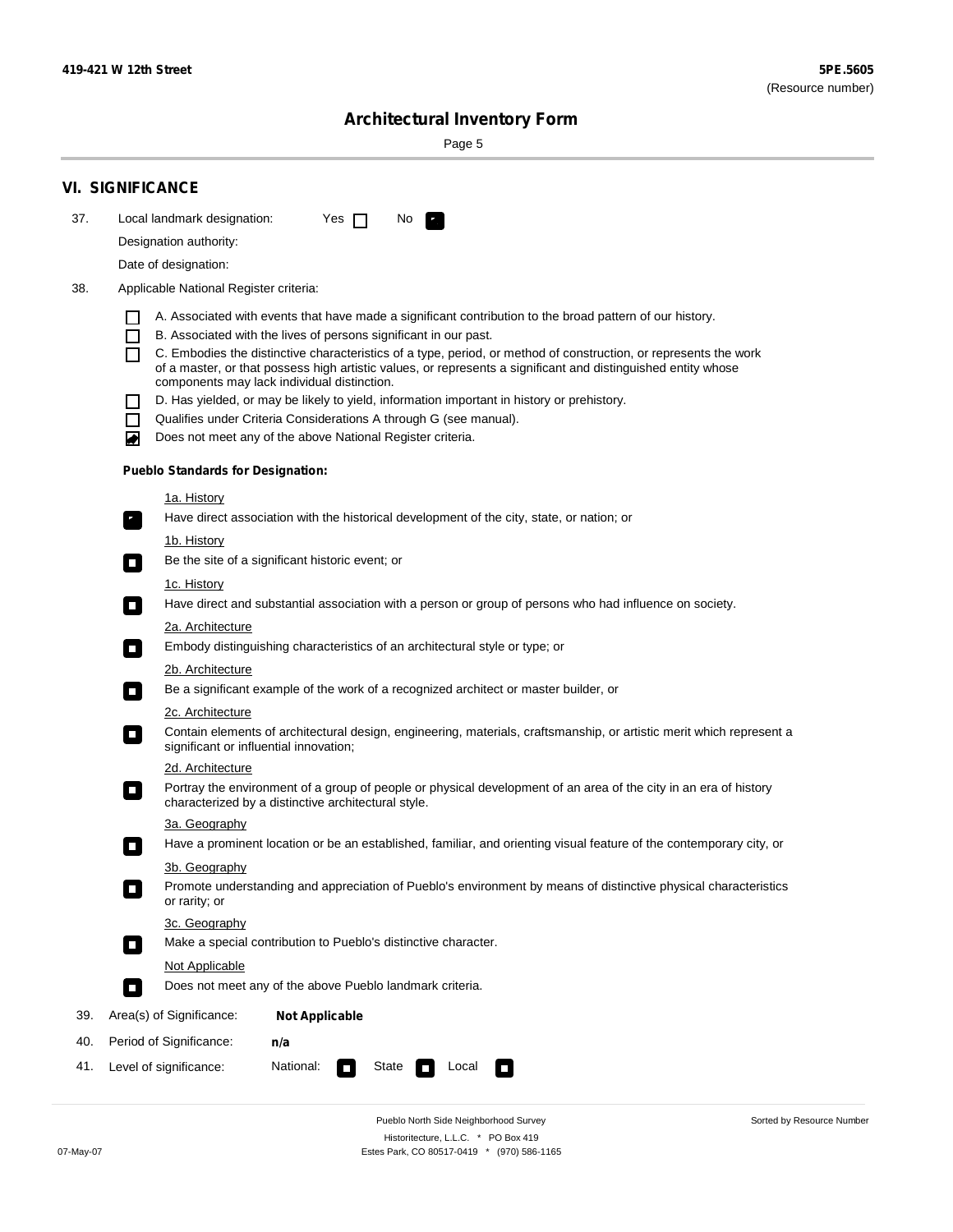# **Architectural Inventory Form**

Page 6

#### 42. Statement of significance:

This property is historically significant under Pueblo Local Landmark criterion 1A for its association with the development of Pueblo's North Side Neighborhood. It represents the conversion of many single-family homes into apartments during the 1920s and 1930s, reflecting a downturn in the economy. However, the levels of architectural and historical significance, combined with physical integrity, are not to the extent that this property would qualify for individual listing in the National Register of Historic Places, the Colorado State Register of Historic Properties, or as a City of Pueblo Landmark. Nonetheless, **it is a contributing resource within any potential historic district.**

43. Assessment of historic physical integrity related to significance:

Reconstructed around 1920, the principal building on this property exhibits a moderately high level of physical integrity relative to the seven aspects of integrity as defined by the National Park Service and the Colorado Historical Society: location, setting, design, materials, workmanship, feeling, and association. The most notable alteration has been the application of **stucco over the original masonry.**

#### **VII. NATIONAL REGISTER ELIGIBILITY ASSESSMENT**

| 44. |          | National Register eligibility field assessment:                                                                                                                                                                       | $\Box$ Individually eligible |     |                              | Not eligible | $\Box$ Need data |
|-----|----------|-----------------------------------------------------------------------------------------------------------------------------------------------------------------------------------------------------------------------|------------------------------|-----|------------------------------|--------------|------------------|
|     |          | Local landmark eligibility field assessment:                                                                                                                                                                          |                              |     | $\Box$ Individually eligible | Not eligible | $\Box$ Need data |
| 45. |          | Is there National Register district potential?                                                                                                                                                                        | Yes<br><b>PERSON</b>         | No. | n                            |              |                  |
|     | Discuss: | Pueblo's North Side Neighborhood represents the evolution of the city's professional middle and upper<br>elasses the diversity of architectural styles and forms directly represents the sity's changing economic and |                              |     |                              |              |                  |

**classes. Its diversity of architectural styles and forms directly represents the city's changing economic and cultural climates. As well, the neighborhood is distinctive because it appears to have evolved independently of the area's dominant industry, steel manufacturing.**

> Yes Yes

No

No  $\blacksquare$  N/A  $\blacksquare$ 

 $N/A$   $\Box$ 

If there is National Register district potential, is this building contributing:

46. If the building is in existing National Register district, is it contributing:

#### **VIII. RECORDING INFORMATION**

| 47. | Photograph numbers): | <b>CD-ROM Photo Disc: North Side Photos</b><br>File Name(s): 12thstw419-421                                            |
|-----|----------------------|------------------------------------------------------------------------------------------------------------------------|
|     | Negatives filed at:  | <b>Special Collections</b><br>Robert Hoag Rawlings Public Library<br>100 East Abriendo Avenue<br>Pueblo, CO 81004-4290 |
| 48. | Report title:        | <b>Pueblo North Side Neighborhood Survey</b>                                                                           |
| 49. | $Date(s)$ :          | 06/13/2005                                                                                                             |
| 50. | Recorder(s):         | <b>Adam Thomas</b>                                                                                                     |
| 51. | Organization:        | Historitecture, L.L.C.                                                                                                 |
| 52. | Address:             | <b>PO Box 419</b>                                                                                                      |
|     |                      | Estes Park, CO 80517-0419                                                                                              |
| 53. | Phone number(s):     | (970) 586-1165                                                                                                         |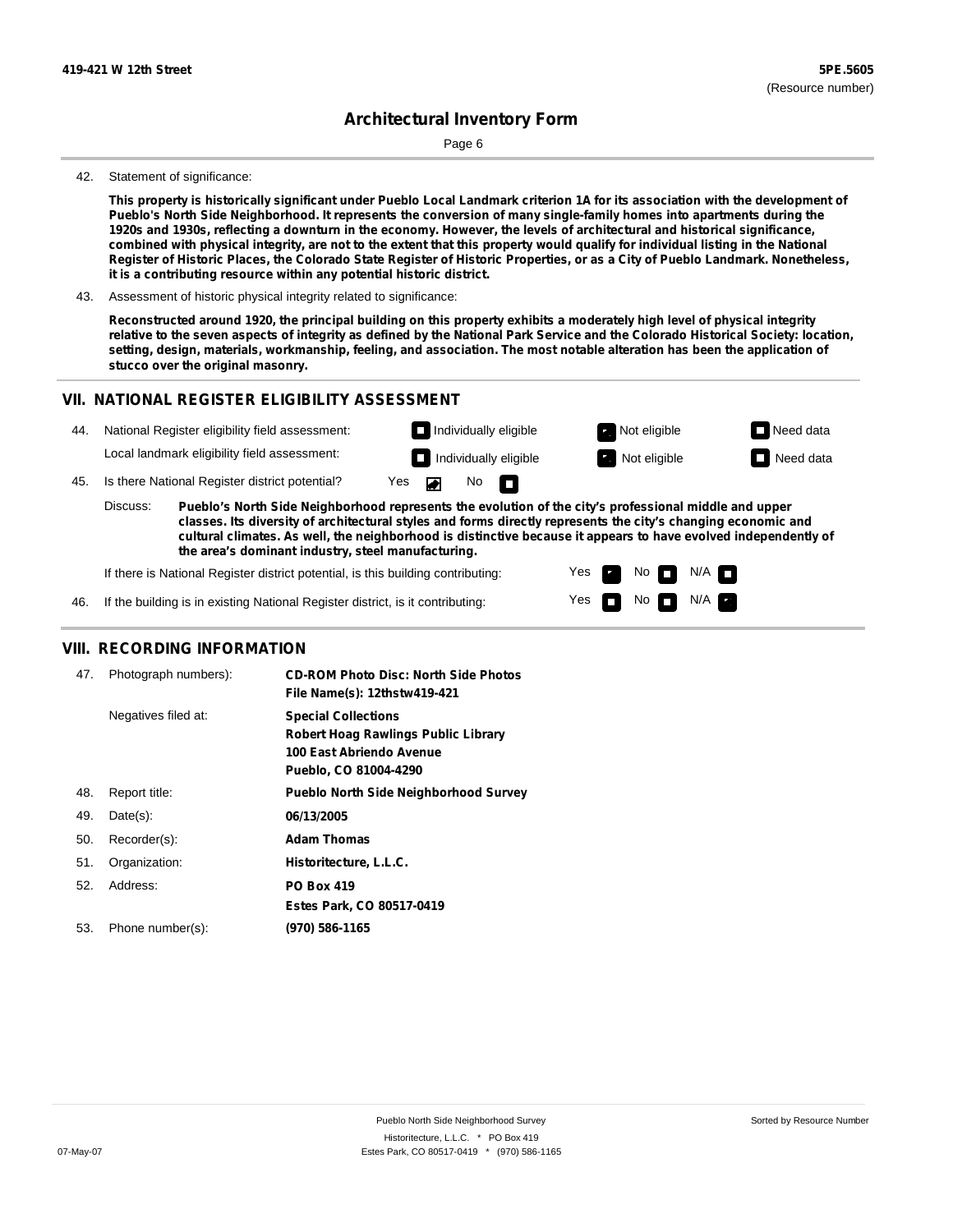Page 7